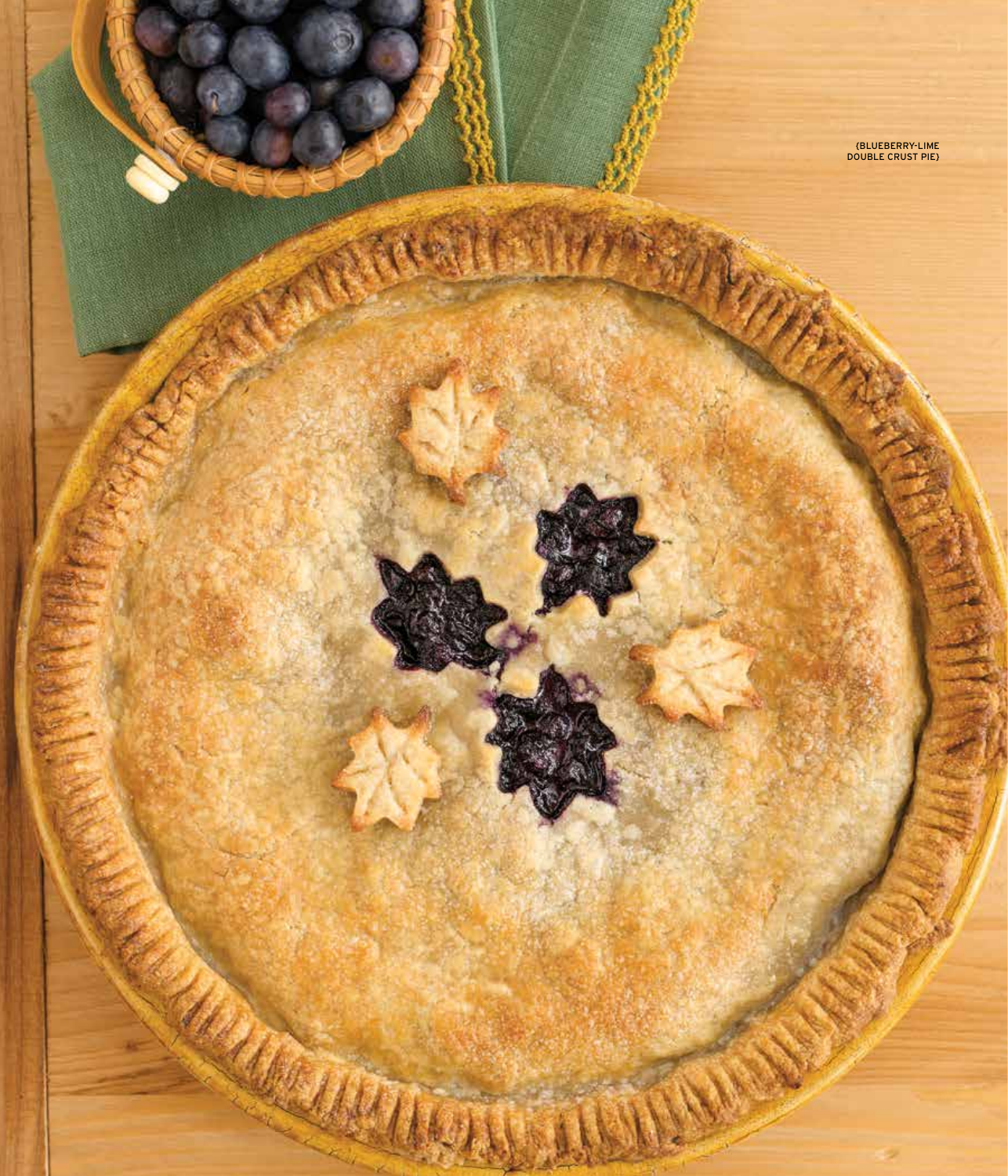Get creative with "official" favorites

# stat treats

By Lisë Stern • photographs by mark ferri

**Since the early 20th century,** states from Maine to California have been celebrating their unique identity in symbols. It started with flags and flowers, then gradually trees, birds, and animals became "official." State foods are a newer development, starting with a handful during the 1960s and '70s, with most designated by the 2000s.

When Boston Cream Pie was proposed as the official state dessert in Massachusetts by a high school civics class, controversy ensued as supporters of Toll House Cookies and Indian pudding lobbied. But the "pie that's not a pie" prevailed. It is actually two layers of yellow cake with a custard filling, topped with chocolate.

Maine's official dessert is "blueberry pie, made with wild Maine blueberries." Our Blueberry-Lime Double Crust Pie amply qualifies. Vermont is the first  $-$  and so far only  $$ state with an official flavor: maple. In keeping with that enthusiasm, we created Maple Florentines with pure maple syrup.

New York claimed the apple as its official fruit in 1976, and in 1987 a group of fourth graders from Syracuse lobbied to establish apple muffins as the official state muffin. Our moist and tender version is adapted from their original recipe.

 New Hampshire deemed pumpkins the official state fruit after a group of third and fourth graders from Harrisville made the case. Our Pumpkin Crème Caramel is a tribute to this choice.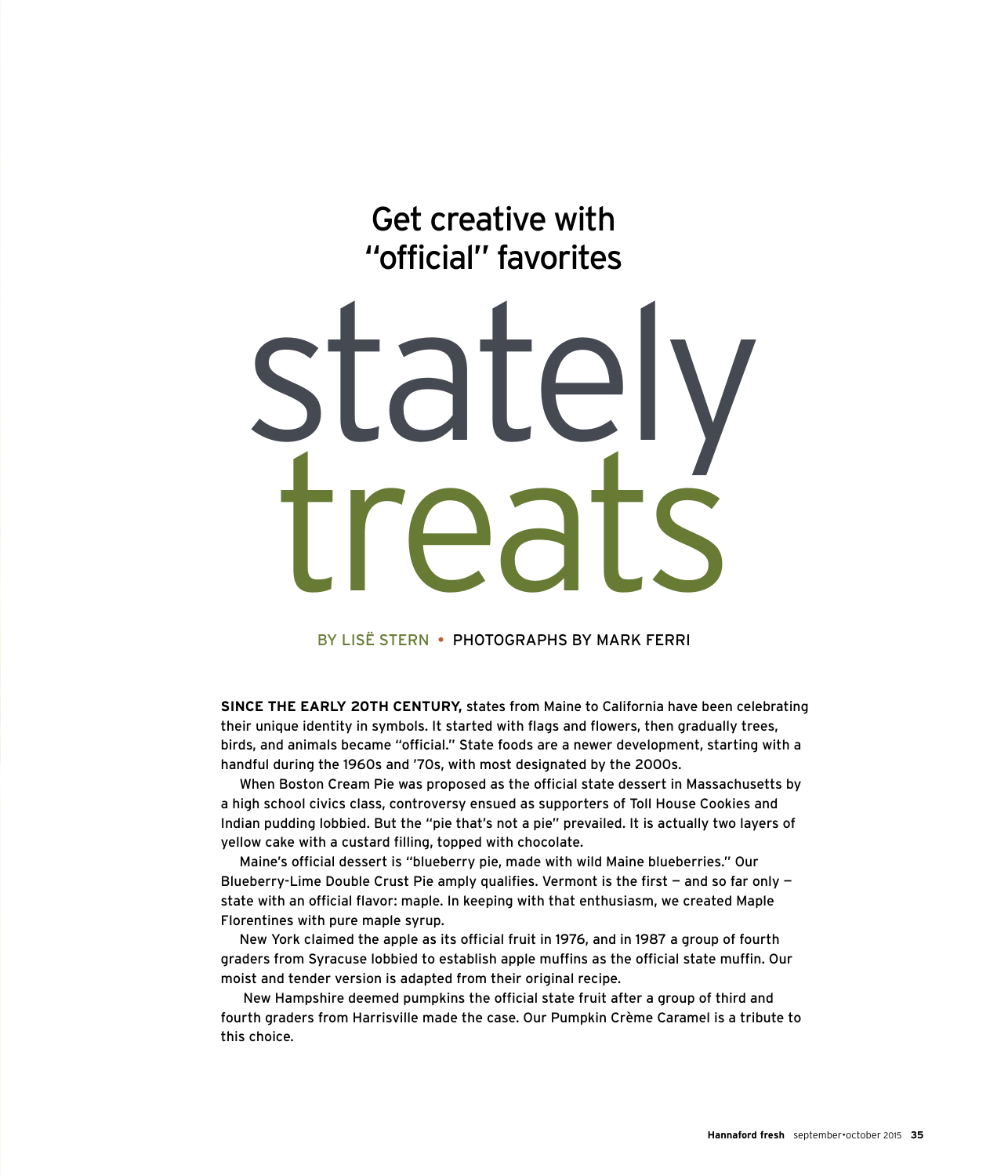### Blueberry-Lime Double Crust Pie

Serves 10 Active time: 1 hour Total Time: 3 hours, 20 minutes (including cooling time)

Greek yogurt in the crust gives an extra tenderness. Serve with a side of fresh blueberries for extra fruity goodness. May be frozen.

### Crust

- 1 1 /3 cups all-purpose flour
- $2/3$  cup white whole wheat flour
- 2 Tbsp. plus 1 tsp. sugar, divided
- $\frac{1}{2}$ tsp. salt
- 1 tsp. grated lime zest
- $2/3$  cup unsalted butter, cut into small pieces, chilled
- 2 Tbsp. fresh lime juice
- 2 tsp. vanilla extract
- 1 /3 cup Greek yogurt, or more, as needed vegetable cooking spray
- 1 tsp. milk

### Filling

- 6 cups frozen wild blueberries
- 2 tsp. grated lime zest, plus additional for optional garnish
- 2 Tbsp. fresh lime juice
- $\frac{1}{2}$  cup sugar
- 2 tsp. vanilla extract (optional)
- $1/2$ cup all-purpose flour
- 1 Tbsp. unsalted butter, melted whipped cream for garnish (optional)

**1.** Prepare the crust. In a food processor, combine both flours, 2 Tbsp. of the sugar, salt, and lime zest. Process about 20 seconds to blend. Add butter and process until pieces are no larger than small peas. Add lime juice, vanilla, and  $\frac{1}{3}$  cup of the yogurt. Pulse several times to incorporate. Mixture should just begin to come together and should press easily into a ball; add more yogurt, 1⁄2 Tbsp. at a time, if needed. **2.** On a work surface, form mixture into 2 balls and flatten each into a disc about 3⁄4- to 1-inch high. Wrap discs in plastic wrap and refrigerate at least 1 hour or overnight.



# suggestions

Desserts can be tricky to match with wines, but as a general rule, sweets go with sweets. Dessert wines should complement the sweetness of the treats they accompany without overpowering them. **Belmondo Prosecco**, with lively fruit aromas and a juicy finish, would be a good choice for any of the desserts here. **Birds & Bees Sweet Red**, made from grapes left on the vine to develop a high sugar content, might be a particularly good match for Boston Cream Pie, while the **Birds & Bees Sweet White**  should complement the Maine Blueberry-Lime Double Crust Pie.

**3.** When ready to bake, lightly spray a 9-inch pie pan with vegetable cooking spray. Remove 1 dough disc from the fridge. Unwrap, leaving it on the plastic, and top with a second layer of plastic wrap. Roll out to a circle about 11 to 12 inches in diameter. Peel off one layer of plastic and transfer dough to prepared pan, peeled side down. Remove second layer of plastic and press pastry into the pan, leaving overhanging dough. Refrigerate pie shell. Remove second dough disc from fridge and let rest at room temperature while preparing the filling. **4.** Prepare the filling. Preheat oven to 400°F. Place blueberries in a large bowl and microwave on high until completely thawed, about 6 minutes. Let stand for 5 minutes, then drain juices (discard or save for another use). Add lime zest and juice, sugar, and vanilla if using; stir to combine. Sprinkle on flour and stir to combine. **5.** Roll out second dough disc like the first. Take out refrigerated pie shell and brush bottom with melted butter. Pour blueberry filling into shell. Peel plastic off one side of the second disc and place peeled-side down



over the berries. Remove remaining plastic wrap and press dough gently but firmly over the berries, pinching down slightly along the edges. Fold over any overhanging dough to make a thicker edge and pinch down. **6.** Press the tines of a fork all along the edges to join the top and bottom crusts. Cut a few slits or decorative shapes in the top crust. If desired, place the cut-out pieces on the crust and press down slightly. Brush surface with milk and sprinkle top with the remaining 1 tsp. sugar. **7.** Bake at 400°F for 15 minutes, then lower heat to 350°F and continue baking until filling is bubbling and crust is browned, about 30 to 40 minutes. Check midway through baking. If edges begin to brown, cover with foil. Let cool on a wire rack for at least 30 minutes. Serve warm or at room temperature, garnished with whipped cream and lime zest if desired.

APPROXIMATE NUTRITIONAL VALUES PER SERVING: 330 CALORIES, 47G CARBOHYDRATES, 4G PROTEIN, 15G FAT (9G SATURATED), 35MG CHOLESTEROL, 125MG SODIUM, 5G FIBER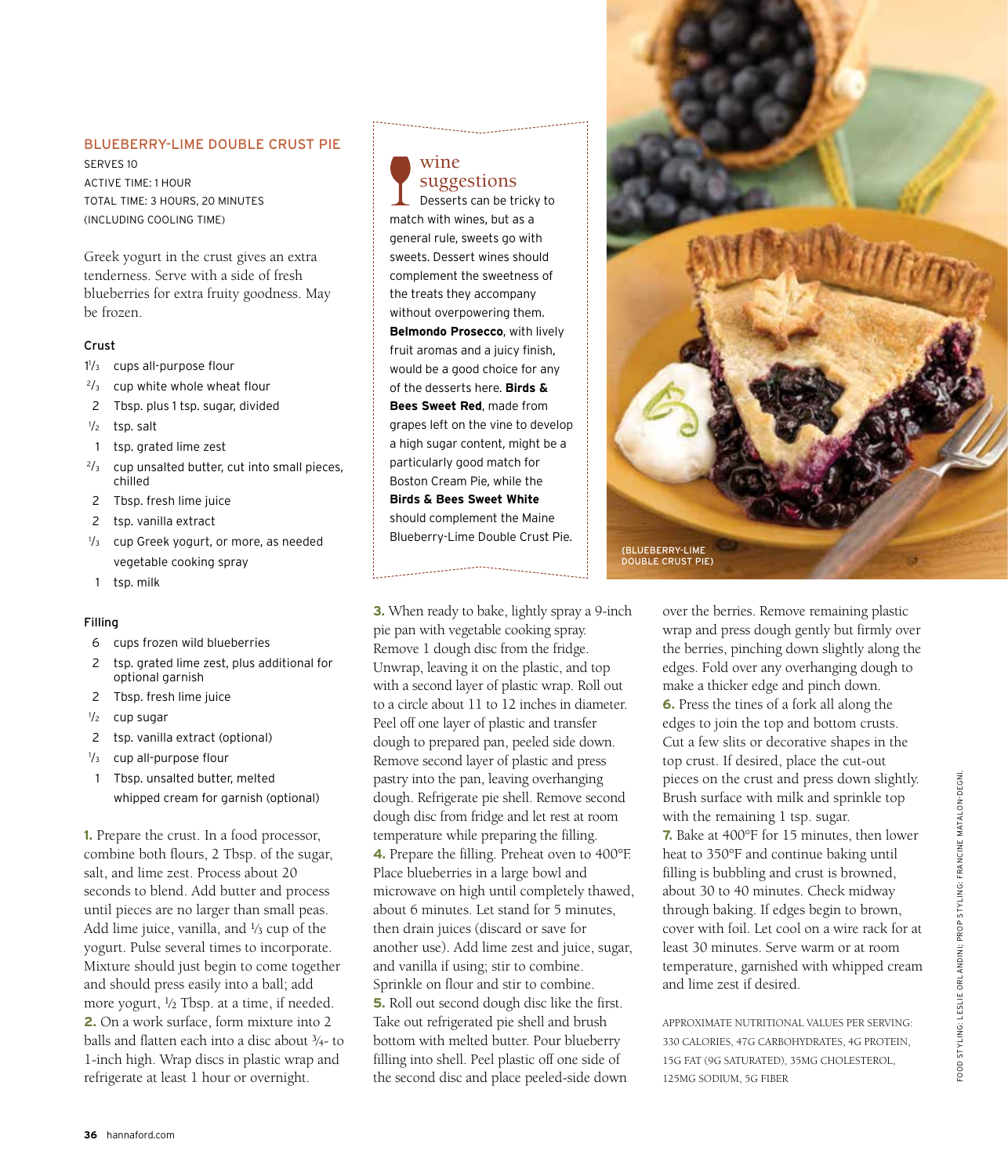### Pumpkin Crème Caramel

Serves 8 Active time: 45 minutes Total time: 3 hours (including chilling time)

New Hampshire's state fruit — pumpkin is naturally sweet and delicious in desserts like these caramel custards. May be frozen and recipe may be halved.

- 1 /2 cup sugar
- 1 Tbsp. water
- $\frac{1}{2}$ tsp. cider vinegar
- 4 eggs
- $\frac{1}{2}$ tsp. ground ginger
- $\frac{1}{8}$ tsp. ground mace
- $1/2$ tsp. ground cinnamon
- $^{1}/_{8}$ tsp. ground allspice pinch of salt
- $3/4$  cup whole milk
- 1 /2 cup heavy cream
- $2/3$  cup light or dark brown sugar, packed

### **Other Official State Foods**

### **MAINE**

- **Drink:** Moxie (2005)
- **Treat:**  Whoopie Pie (2011)
- **Sweetener:**  Pure Maine Maple Syrup (May 2015)

### **MASSACHUSETTS**

- **Beverage:**  Cranberry Juice (1970)
- **Muffin:**  Corn Muffin (1986)
- **Bean:** Baked Navy Bean (1993)
- **Cookie:**  Chocolate Chip Cookie (1997)

### 1 (15 oz.) can pure pumpkin purée fresh berries, pepitas, whipped cream for garnish (optional)

**1.** Prepare the caramel. Have ready 8 (6 oz.) ramekins. In a medium saucepan, stir together sugar, water, and vinegar. Heat over medium-high heat, stirring frequently. The sugar will melt and boil; it may crystallize at the sides. Continue cooking until the sugar melts to a light amber color. Divide the caramel among the ramekins, about 1 Tbsp. each. If necessary, use a metal teaspoon to spread the caramel so it completely covers the bottom of each one.

**2.** Prepare the custard. Preheat oven to 325°F. Bring about 4 to 6 cups of water to a boil and set aside. Have ready a baking or roasting pan large enough to hold all the ramekins. **3.** In a large bowl, whisk together eggs, ginger, mace, cinnamon, allspice, and salt. **4.** In a medium saucepan, heat milk, cream, and brown sugar over low heat, stirring occasionally, until sugar dissolves. Whisk in

pumpkin and continue heating until steaming, stirring frequently.

**5.** Gradually whisk pumpkin mixture into the eggs, whisking constantly. Divide mixture among prepared ramekins. Place ramekins in the baking pan. Pour reserved boiling water in the pan so it reaches halfway up the sides of the ramekins. Bake until center of custard is almost firm, about 40 minutes. A knifepoint inserted near the side should come out clean. **6.** Remove pan from oven and let ramekins rest in water for 2 minutes, then transfer them to a wire rack to cool to room temperature, about 45 minutes. Cover each ramekin with foil and refrigerate until chilled, about 1 hour. **7.** To serve, run a knife along the edge of each ramekin and invert over a small plate. Serve garnished with berries, pepitas, or whipped cream if desired.

APPROXIMATE NUTRITIONAL VALUES PER SERVING: 230 CALORIES, 34G CARBOHYDRATES, 5G PROTEIN, 8G FAT (4.5G SATURATED), 110MG CHOLESTEROL, 50MG SODIUM, 2G FIBER



### ■ **Beverage:**  Apple Cider (2010)

**NEW HAMPSHIRE**

 ■ **Vegetable:** White Potato (2013)

### **NEW YORK**

 ■ **Beverage:**  Milk (1981)

 ■ **Snack:** Yogurt (2014)

### **VERMONT**

- **Beverage:**  Milk (1983)
- **Fruit:** Apple (1999)
- **Pie:** Apple Pie (1999)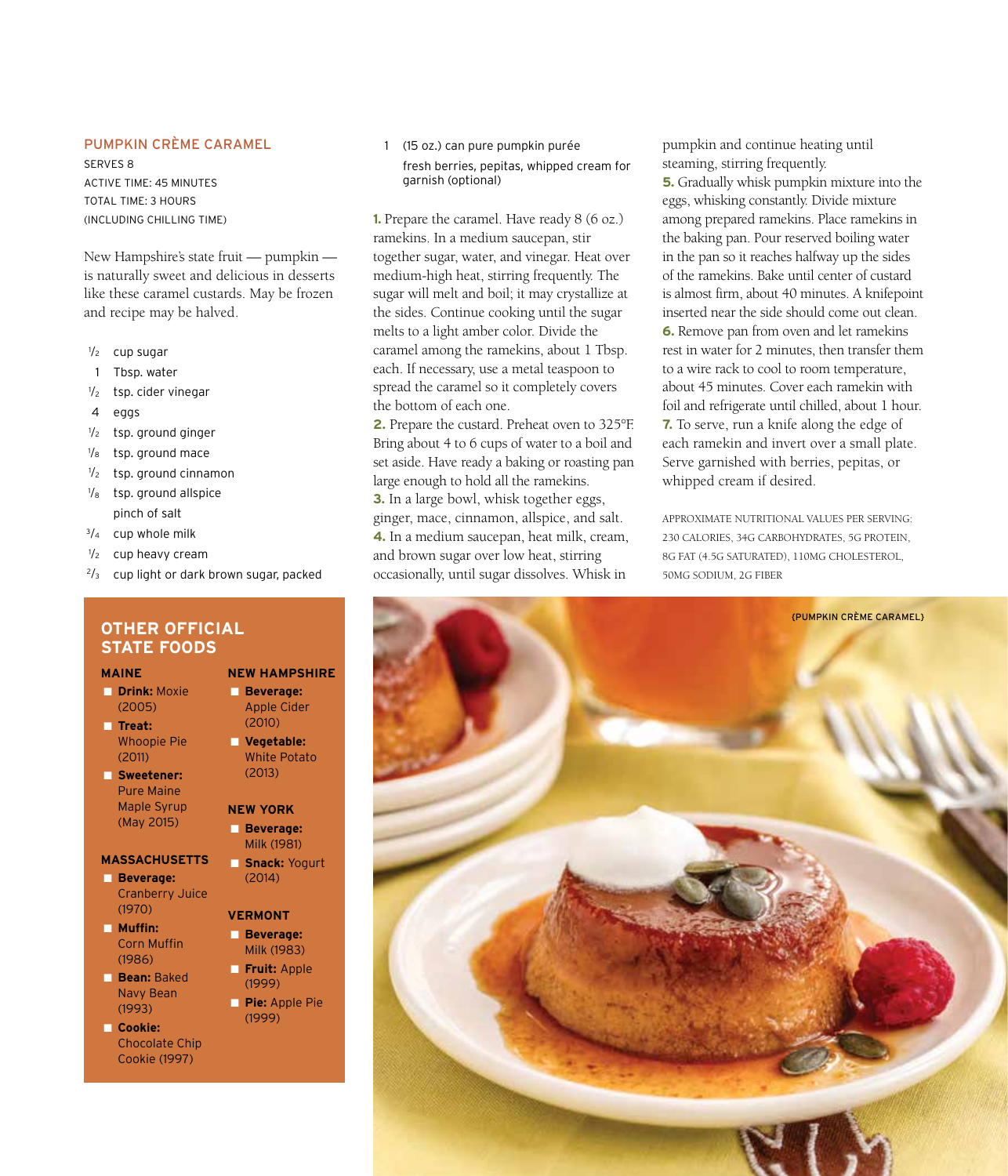### Apple Muffins

Serves 12 Active time: 1 hour Total time: 1 hour, 25 minutes

The students who lobbied to make apple the official muffin of New York also developed a recipe that's distinctive for using cream cheese in the batter and having a streusel top. Our version also works well as mini muffins; adjust the baking time accordingly. May be frozen.

### Topping

- 1 /4 cup light or dark brown sugar, packed
- $1/4$ cup white whole wheat flour
- $\frac{1}{4}$ cup old-fashioned oats
- $\frac{1}{8}$ tsp. salt



3 Tbsp. unsalted butter, cut into  $1/2$  inch cubes

### Muffins

vegetable cooking spray

- 2 tart, firm apples, such as Empire or Granny Smith, peeled and cut into  $1/4$  inch dice (about 3 cups)
- 2 Tbsp. fresh lemon juice
- 1 1 cups all-purpose flour
- $1/2$ cup white whole wheat flour
- $1/\lambda$ cup light or dark brown sugar, packed
- $1/\lambda$ cup sugar
- $1/2$ tsp. baking soda
- 1 1 tsp. baking powder
- $1/4$ tsp. salt
- 2 tsp. ground cinnamon



## good and healthy

---------------------------

Steel-cut oats (sometimes called Irish oats) and regular rolled oats (either old fashioned or quick) are nearly identical in nutrition. The difference is the amount of processing which makes rolled oats cook faster. Oats are well known for their ability to lower "bad" LDL cholesterol, and until recently those benefits were mostly attributed to their soluble fiber content. New research shows that the metabolites (molecules produced from digestion) from oats also play a part in the grain's heart-healthy rep. Add that oats are an excellent source of manganese (1 cup provides over half the daily value of this mineral) and a good source of several other minerals and vitamins, and you've got even more reason to "feel"  $-$  and eat  $-$  your oats.

- 1 /4 tsp. ground cloves
- 1 /4 tsp. ground nutmeg
- 2 oz. Neufchâtel cream cheese (1/4 of an 8 oz. pkg.), cut into small pieces
- 5 Tbsp. unsalted butter, cut into  $1/2$  inch cubes
- 2 eggs
- $\frac{1}{2}$ cup milk
- 2 tsp. vanilla extract
- $1/2$ cup coarsely chopped walnuts

**1.** Prepare topping. In a small bowl, stir together brown sugar, flour, oats, salt, and lemon zest if using. Add butter and use a fork or your fingers to work into the flour mixture until crumbly. Set aside.

**2.** Prepare muffins. Preheat oven to 375°F. Spray a 12-cup muffin pan with vegetable cooking spray.

**3.** In a medium bowl, combine apples and lemon juice and stir to mix. Set aside. **4.** In a food processor, combine both flours, both sugars, baking soda, baking powder, salt, cinnamon, cloves, and nutmeg. Process to mix thoroughly, about 20 seconds. Add cream cheese and process to incorporate, about 20 seconds. Add butter and process to incorporate, about 20 seconds. The texture should be like cornmeal. (Alternatively, mix in a large bowl and work in cream cheese and butter with a fork or your fingers.) **5.** In a large bowl, whisk together eggs, milk, and vanilla. Stir in dry mixture; batter will be very thick. Add apples and walnuts and stir to blend. Batter will become slightly less thick. Divide batter evenly among the muffin cups. It will be slightly higher than the top of the cups. Sprinkle the reserved topping over the batter, pressing down slightly to help it adhere to the batter. **6.** Bake until a toothpick inserted into the center of a muffin comes out clean, about 22 to 26 minutes. Let rest in the pan for 2 minutes, then transfer to a cooling rack and let cool at least 5 minutes before serving. Serve warm or at room temperature.

APPROXIMATE NUTRITIONAL VALUES PER SERVING: 290 CALORIES, 37G CARBOHYDRATES, 6G PROTEIN, 13G FAT (6G SATURATED), 55MG CHOLESTEROL, 230MG SODIUM, 2G FIBER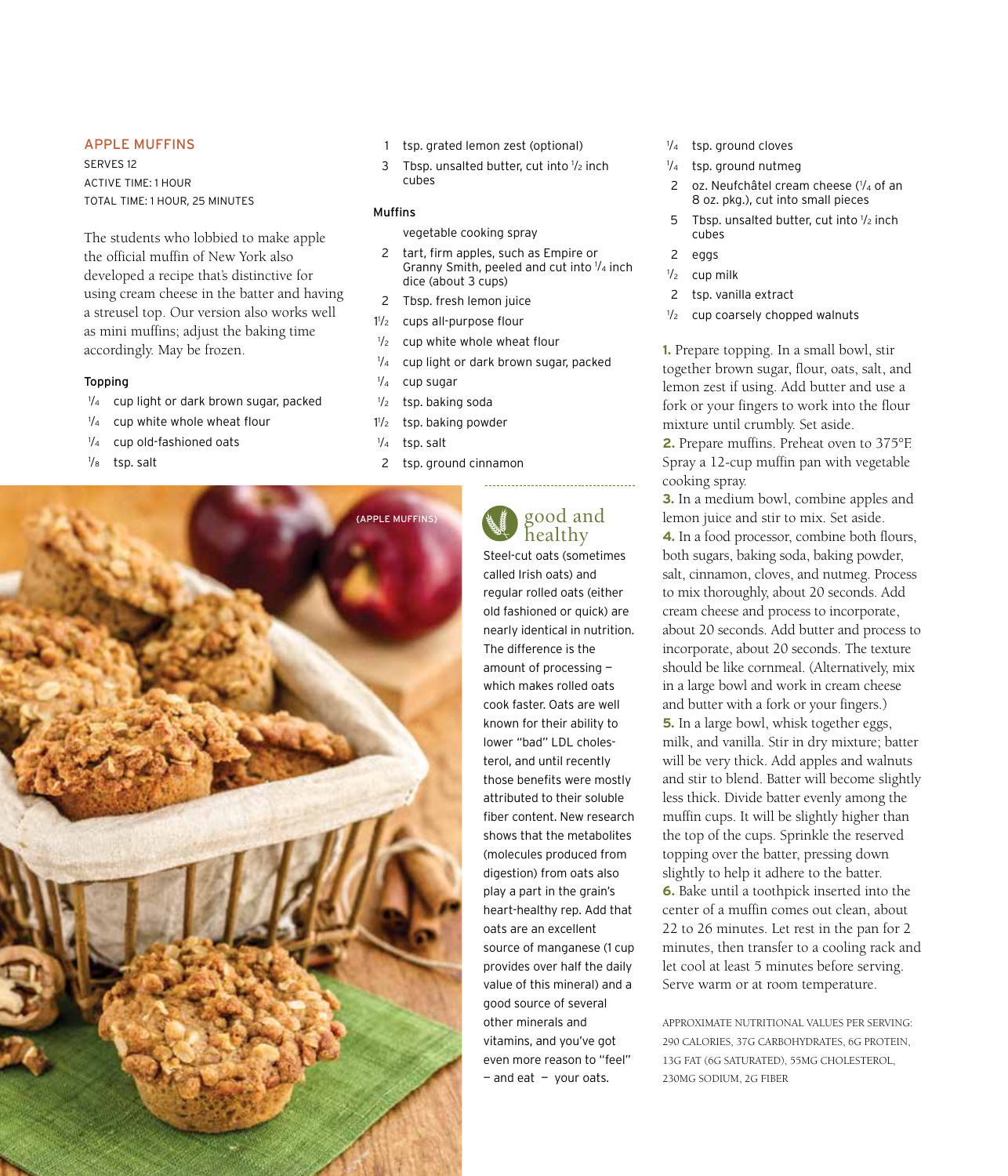

### Maple Florentines

Makes 8 dozen, 48 servings Active Time: 45 minutes Total time: 3 hours (including setting time for chocolate)

The official state flavor of Vermont is maple, and it shines through in these crispy candylike cookies. Salted butter enhances the maple toffee taste. May be frozen.

- 1 1 /2 cups old-fashioned oats
- $\frac{1}{2}$ cup chopped pecans
- $1/2$ cup all-purpose flour
- 1 /4 tsp. salt
- 1 /2 cup (1 stick) salted butter, cut into 8 pieces
- 1 /4 cup heavy cream
- $3/4$  cup dark brown sugar, packed
- $\frac{1}{2}$ cup maple syrup
- 1 Tbsp. vanilla extract
- 4 oz. semisweet chocolate, chopped

**1.** Preheat oven to 375°F. Line 2 baking sheets with parchment paper. **2.** In a medium bowl, stir together oats,

pecans, flour, and salt until well distributed. **3.** In a medium saucepan, combine butter,

### **FOODS WE'D LIKE TO BE OFFICIAL**

**MAINE**

■ **Sandwich:** Italian

**MASSACHUSETTS** ■ **Bread:** Anadama

**NEW HAMPSHIRE B** Dessert: Portsmouth Orange Cake

**NEW YORK** ■ **Candy:** Sponge Candy

### **VERMONT**

■ **Cheese:** Vermont Cheddar

cream, sugar, maple syrup, and vanilla and cook over medium heat until butter melts, stirring occasionally. Bring to a boil and cook, stirring occasionally, until sugar dissolves. Continue boiling for 1 minute. Remove from heat and pour into oat mixture. Stir until thoroughly combined, then let rest for 5 minutes.

**4.** Drop batter by the <sup>1</sup>/<sub>2</sub> teaspoonful onto prepared sheets, 2 inches apart. You should be able to get about 12 cookies per baking sheet. Cookies will spread considerably. Bake until dark golden, about 7 to 9 minutes. Remove from oven and let sit on baking sheets to firm (they'll be very hot and runny), 2 minutes. Use a spatula to transfer to a wire rack to cool. Repeat with remaining batter.

**5.** Transfer cookies to sheets of parchment or waxed paper. Place chocolate in a microwave-safe bowl and microwave on high for 1 minute. Stir; if needed, microwave in 30-second increments until completely melted. Transfer melted chocolate to a sealable plastic bag and snip off a tiny corner. Pipe the chocolate over the cookies in a decorative design. Let rest at room temperature until chocolate is completely set, 1 to 2 hours. Store cookies in a sealed container at room temperature, or freeze.

APPROXIMATE NUTRITIONAL VALUES PER SERVING: 80 CALORIES, 10G CARBOHYDRATES, 1G PROTEIN, 4G FAT (2G SATURATED), 5MG CHOLESTEROL, 30MG SODIUM, 1G FIBER